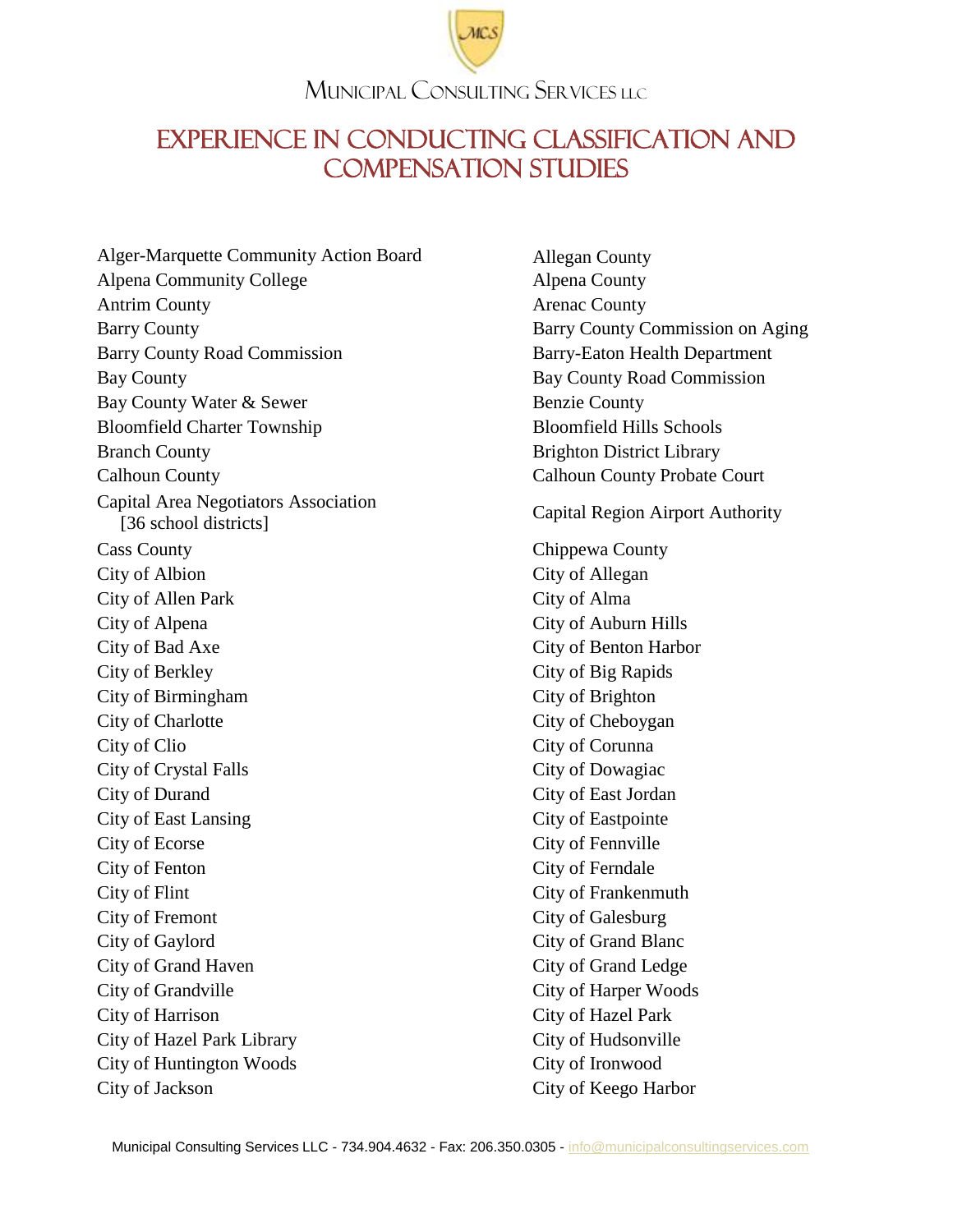### MUNICIPAL CONSULTING SERVICES LLC

City of Kentwood City of Lansing City of Lapeer City of Lathrup Village City of Lincoln Park City of Lowell City of Madison Heights City of Manistee City of Marlette City of Mason City of Menominee City of Midland City of Milan City of Monroe City of Montague City of Mt. Morris City of Muskegon City of New Haven City of Niles City of North Muskegon City of Norton Shores City of Oak Park City of Owosso City of Perry City of Plainwell City of Portland City of Potterville City of River Rouge City of Riverview City of Rochester Hills City of Rogers City City City of Romulus City of Roseville City of Royal Oak City of Saline City of Southgate City of Springfield City of St. Clair Shores City of St. Joseph City of St. Louis City of Sturgis City of Swartz Creek City of Taylor City of Tecumseh City of Three Rivers City City of Traverse City City of Warren City of Wayland City of West Branch City of Woodhaven City of Wyoming City of Ypsilanti Copper Country Mental Health Services Delhi Township Delta Township Detroit Public Schools

City of Zeeland Clare-Gladwin Probate Court Clinton County Clinton-Eaton-Ingham Community Mental Health Community Action Agency of Jackson Community Action Agency of South Central MI DeWitt Public Schools District Health Department No. 2 Eaton County **Eighth District Court** Emmett Charter Township Grand Haven Charter Township Grand Rapids Community College Grand Traverse County Grand Valley Metro Council Grand Gratiot County Gratiot County Community Mental Health Holt Public Schools Ingham County Ingham County Medical Care Facility Ingham County Road Commission Ionia County Community Mental Health

Municipal Consulting Services LLC - 734.904.4632 - Fax: 206.350.0305 - [info@municipalconsultingservices.com](mailto:info@municipalconsultingservices.com)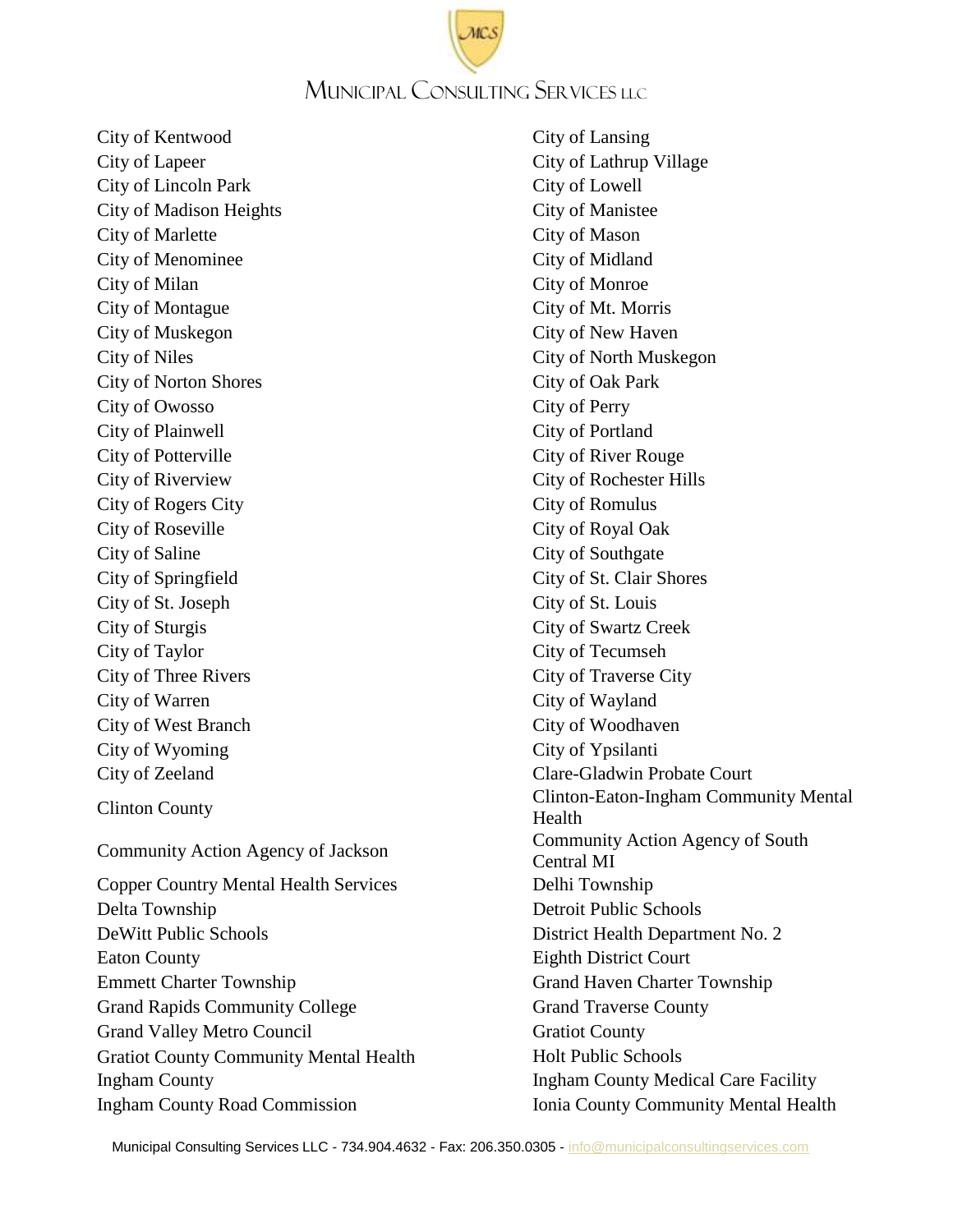## MUNICIPAL CONSULTING SERVICES LLC

Ionia County Road Commission Isabella County Jackson County Kalamazoo County Road Commission Kent County **Kent County Road Commission** Lake County Lake Township Lansing Board of Water & Light Lansing Housing Commission Lansing Township Lapeer County Leelanau County Livingston County Mackinac County Macomb County Manistee County Manistee County Library Marquette County Marquette County Health Department Mecosta County **Meridian Charter Township** Michigan Catastrophic Claims Association Michigan Municipal Risk Management Michigan Sheriffs Association Midland County Midland County Central Dispatch Authority Mid-South Substance Abuse Commission Monroe County **Monroe County** Monroe County College Monroe County Community Mental Health Monroe County Opportunity Program Montcalm County **Montcalm County** Montmorency County Municipal Employers' Retirement System Newaygo County North Central Community Mental Health **Oakland Community College** Oakland County Orion Charter Township Osceola County Oscoda Charter Township Otsego County **Otsego County Ottawa County** Oxford Charter Township Pathways

Pittsfield Charter Township Redford Township

Region VII Area Agency on Aging Saginaw Charter Township Saginaw County Shelby Charter Township

Southeastern Berrien County Landfill Authority

State of Michigan-Senate Fiscal Agency State of Michigan-State Senate State of Michigan-Supreme Court Tuscola County

Association [formerly Alger-Marquette CMH] Shiawassee County<br>
Shiawassee County<br>
Mental<br>
Multiple Shiawassee County Community Mental Health Southeastern Oakland County Water Authority Southfield Township St. Joseph Commission on Aging St. Joseph County St. Joseph County Service State of Michigan-Department of State Police State of Michigan-Department of Transportation State of Michigan-Legislative Council State of Michigan-Office of the State Employer